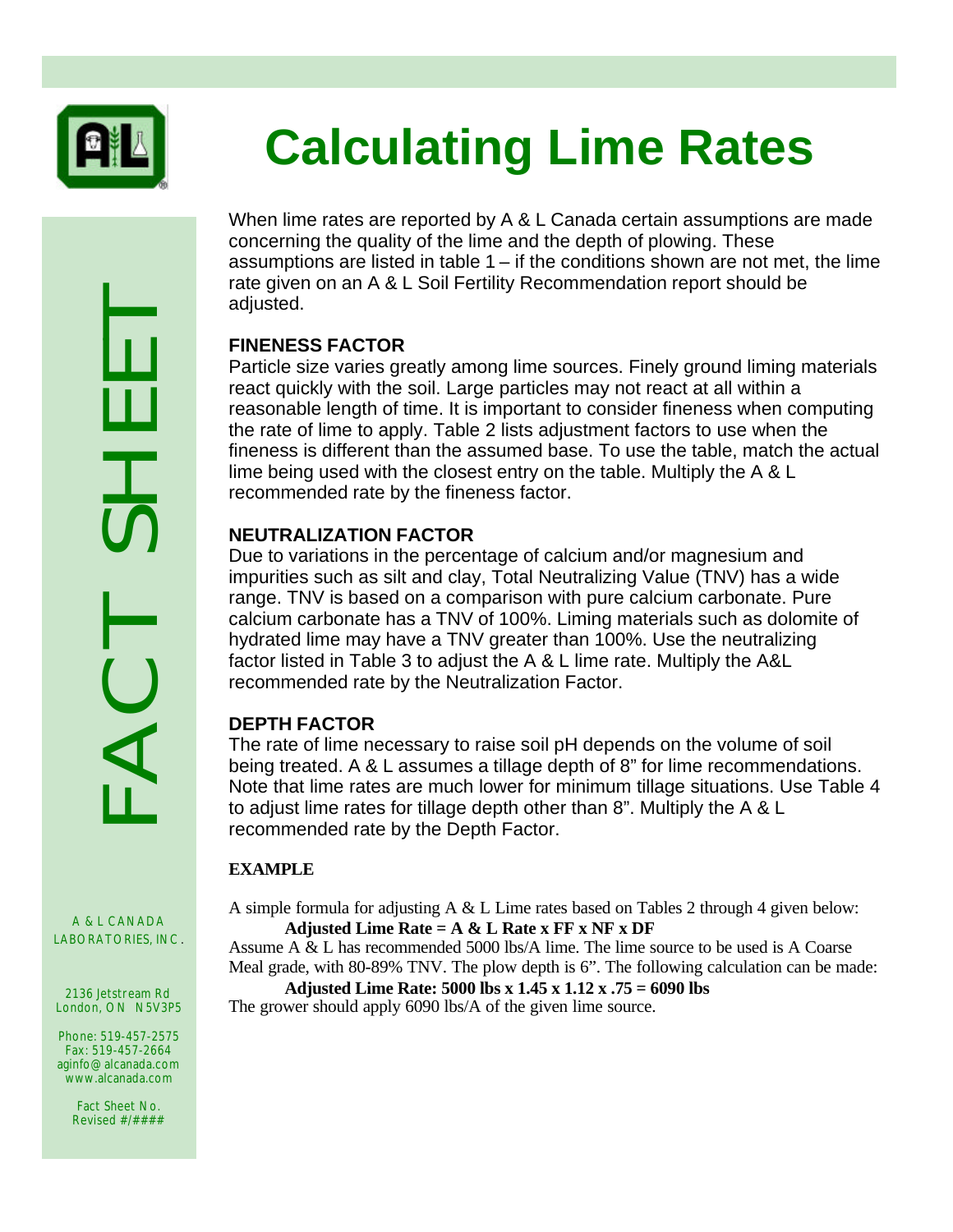# **LIME SOURCE COMPARISONS**

Alternative lime sources may be compared by using Tables 2 and 3. Compute the adjusted lime rate for each material using a 1000 lb. A & L application rate. The resulting figures represent equivalent amounts of lime, taking the fineness of grind and TNV into consideration.

#### **CALCITIC OR DOLOMITIC LIMESTONE**

There is continuous concern over the balance of calcium and magnesium in soil and the need to adjust the ratio of these nutrients with either calcitic limestone or gypsum. Claims have been made that soil testing high in magnesium can be harmful to soil physical properties and antagonize crop nutrient uptake.

#### **CALCIUM TO MAGNESIUM RATIOS**

The calcium to magnesium ratio is the relative proportion of exchangeable calcium and magnesium in the soil. Most soils tested in A & L Canada agricultural service area has Ca:Mg ratios from 3:1 to 10:1.

Calcium and magnesium available for plant uptake are held as exchangeable cations in the soil and organic particles. Exchangeable soil calcium normally ranges from 200 to 3000 ppm while exchangeable soil magnesium normally ranges from 20 to 300 ppm.

#### **LIME APPLICATION**

Lime applications that are based on Ca:Mg ratios may prove to be misleading. For example, a soil deficient in magnesium may have the same Ca:Mg ratio as another soil with excessive amounts of calcium and magnesium. It is difficult to distinguish between inadequate and excessive levels of calcium and/or magnesium by using only ratio as a measure. The University of Wisconsin has shown that if adequate amounts of calcium and magnesium are present ratio variations between 2:1 and 8:1 have no effect on yield. Varying base saturation of calcium from 32 to 68% and magnesium from 12 to 35% also had no influence on yield. Applying calcitic lime to increase the Ca:Mg ratio does not appear to be a wise practice if the soil pH is already in a good growing range.

#### **LIME PLACEMENT**

The most important factor determining the effectiveness of lime is placement. Placement for maximum contact with the soil in the plow layer is essential. To begin with, most common liming materials are only slightly soluble in water, so distribution in the soil is a must for lime reaction. Even when properly mixed with the soil, lime will have little effect on pH if the soil is dry. Moisture is essential for lime-soil reaction to occur.

When applying large amounts of lime to clay soils, best mixing comes from applying part before disking and plowing and the rest after. On sandy soils that can be harrowed or disked four to six inches deep, one application, disked in before or after plowing, will do.

In some cropping systems, such as perennial sods mixing can be done only before seeding. Once the sod is established, the lime must be top-dressed. Surface-applied lime reacts more slowly and not as completely as lime mixed with the soil. So fields should be relimed before pH drops below the desired range to avoid acidity in the root zone.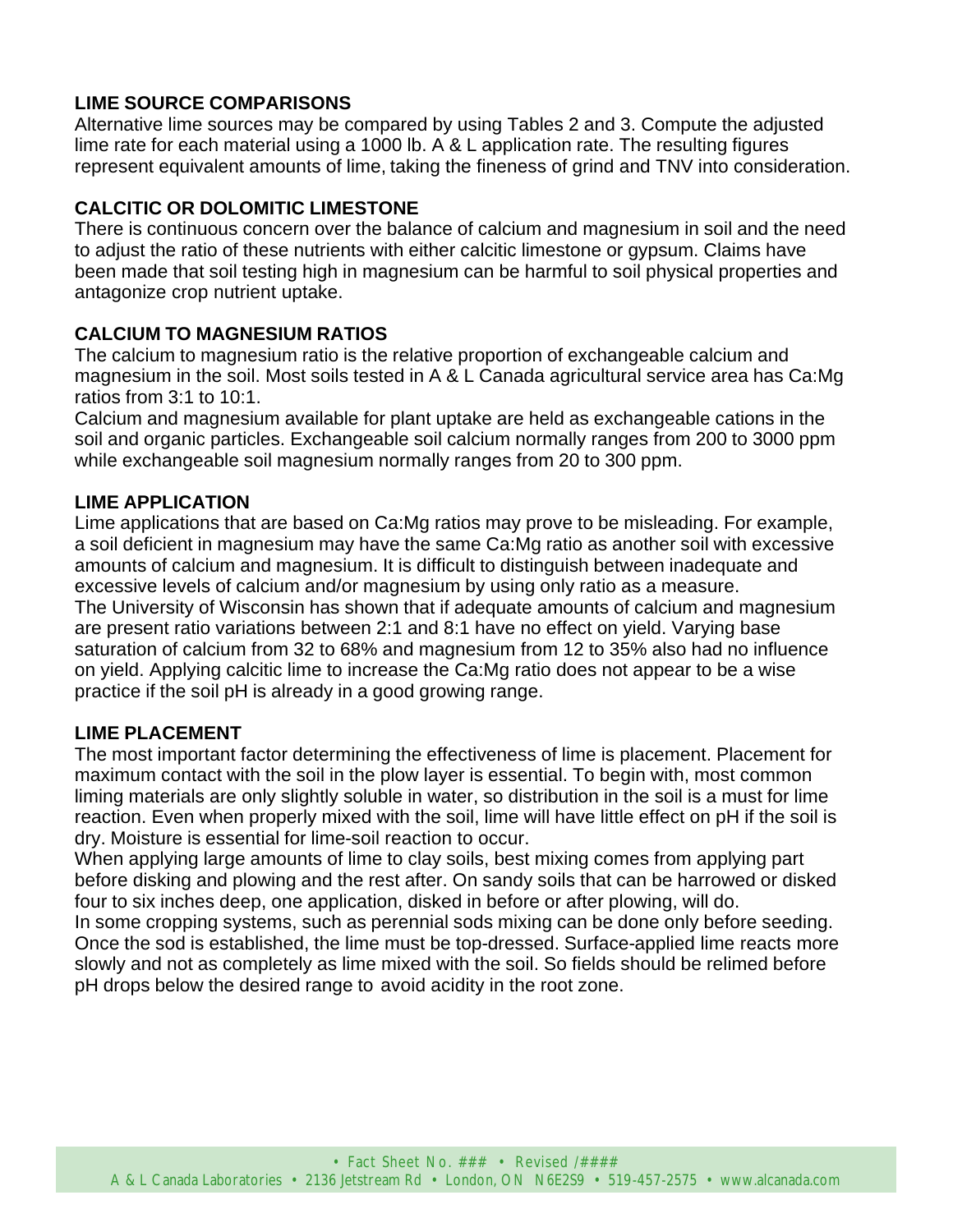#### **MAGNESIUM IN SOIL**

It has been theorized that the use of dolomitic lime in low calcium/high magnesium soils may induce a potassium deficiency. Michigan State University reports that in field research performed on alfalfa, the potassium levels in plant tissue were not changed by the use of either calcium or magnesium. If low potassium levels are observed in plant tissue in soils that test high in magnesium, it is possible that factors often associated with high magnesium soils may be the cause (i.e. compaction and/or poor drainage).

There are varying levels of exchangeable magnesium in soils. Note that coarse textured, well-drained soils have much less magnesium than fine-textured poorly drained soils. This explains why magnesium deficiencies frequently occur in sandy soils.

A test level of 50 ppm magnesium is generally considered adequate for high crop yields. Ohio State University suggests the application of dolomitic limestone if the magnesium base saturation falls below 10%. They indicate that this is particularly important where grass crops are being grown for forage and magnesium is needed to prevent grass tetany.

#### **CORRECTING MAGNESIUM DEFICIENCY**

Dolomitic limestone contains about 11% magnesium and 21% calcium. Calcitic limestone contains about 40% calcium and 2% magnesium. Either material can be applied to increase the soil pH if the magnesium level is 50 ppm or more. If the soil pH is low and the magnesium level is less than 50 ppm, it may be advisable to use dolomitic lime and/or fertilizer materials containing some magnesium. In high pH, magnesium deficient soil, fertilizer materials containing soluble magnesium or small amounts of fine-particle dolomitic lime should be applied. Apply 50 to 100 lbs of magnesium broadcast or 10 to 25 lbs in the row.